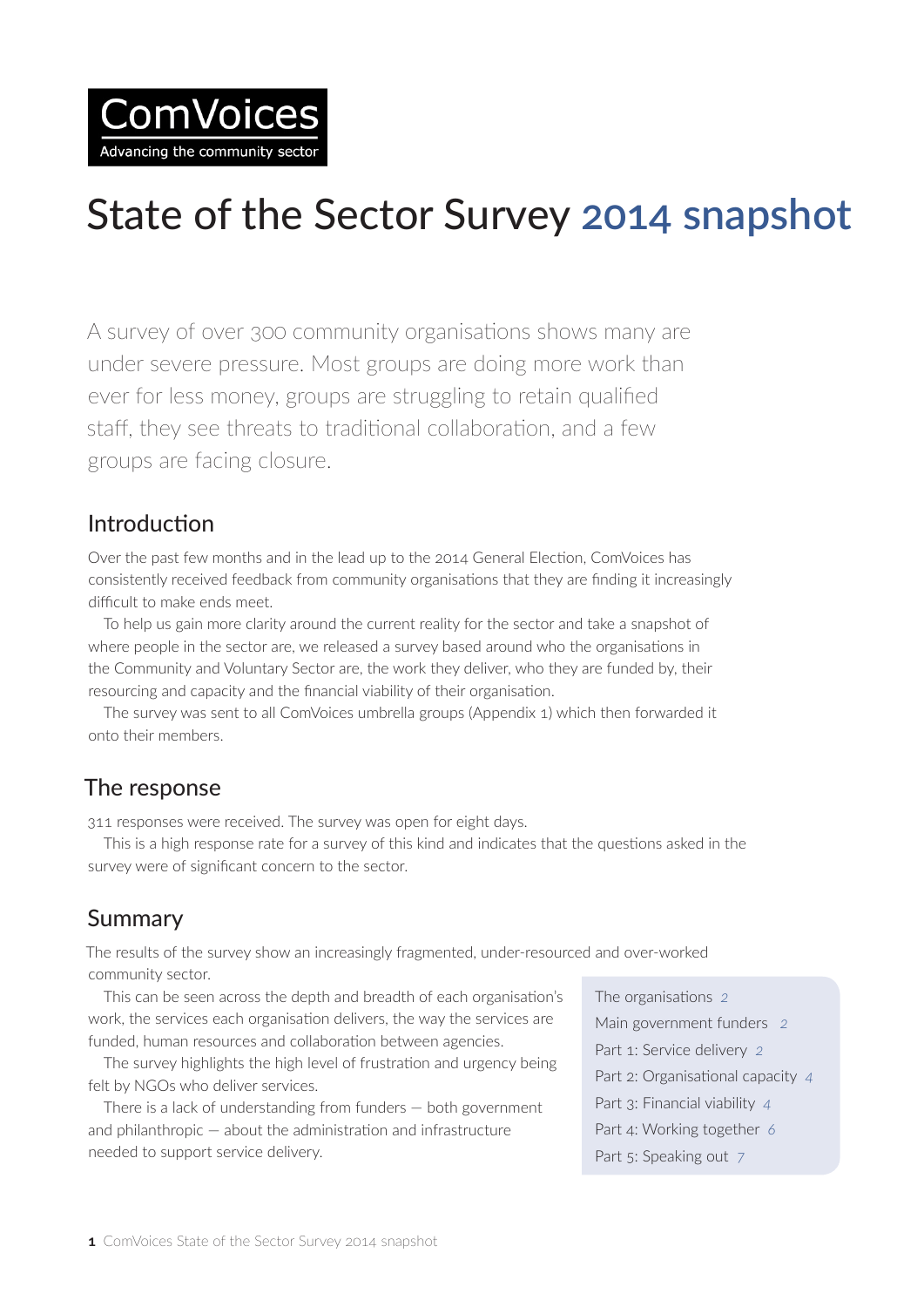#### Significant findings in the survey:

- There were 311 responses in 8 days
- 75% have more work than 3 years ago but fewer than 40% have more staff than 3 years ago
- $\blacksquare$  More than 80% are doing more work than specified in contracts  $-$  60% doing up to 25% extra, and 17% doing more than 50% extra
- There is huge frustration with both Government and philanthropic funding contracts and competitive funding models
- 40% were unable to offer any wage increases in the last 3 years
- 6% report they are facing closure in the short term, because of financial pressures
- 60% are not prepared to speak out publicly
- Community organisations are concerned that competitive funding models are changing the collaborative nature of the sector.

## The organisations

Responses were received from a cross-section of service providers with the majority from Social Services (51%) and Disability (33%).

Significant numbers of responses were also received from Mental Health, Youth, Public Health, Aged Care and Education groups, as well as Housing and Migrant and Ethnic Groups.

#### Main government funders

A number of respondents reported more than one funder, so the percentages total more than 100%.

- 50% of those responding were funded by the Ministry of Social Development
- 31% by the Ministry of Health
- 22 % by a District Health Board or Boards
- 21% of the respondents received no government funding at all.

## Part 1: Service delivery

- 75% of organisations have more people accessing their services than three years ago.
- Over 80% are delivering more services than they are contracted for. A small number of organisations commented that they did not over-deliver because they could not do this and live within their means.
- Of those who said they delivered more than contracted for:
	- nearly 60% said they delivered up to 25% more than the contract specifies
	- 17% are doing more than 50% more than the contract specifies.
- 35% of respondents provided comments about service delivery.

Comments fell into three broad categories:

- a. Doing more with less: 31.5%
- b. Government contracting and funding processes: 27%
- c. Community sector goodwill: 15%

"We have had to cease offering some of our services as we are not in a position to employ staff to meet the need. Due to the high number of volunteers having to return to the workforce our volunteer base has reduced drastically. We now operate on a year-by-year basis, tailoring what we can offer to what income we are able to generate. We are not meeting all the need that is there and making the long-term sustainable change we had hoped to achieve, and this is disheartening."

"We are restructuring, seeking new funding sources, spending reserves and contemplating winding up after reserves are exhausted."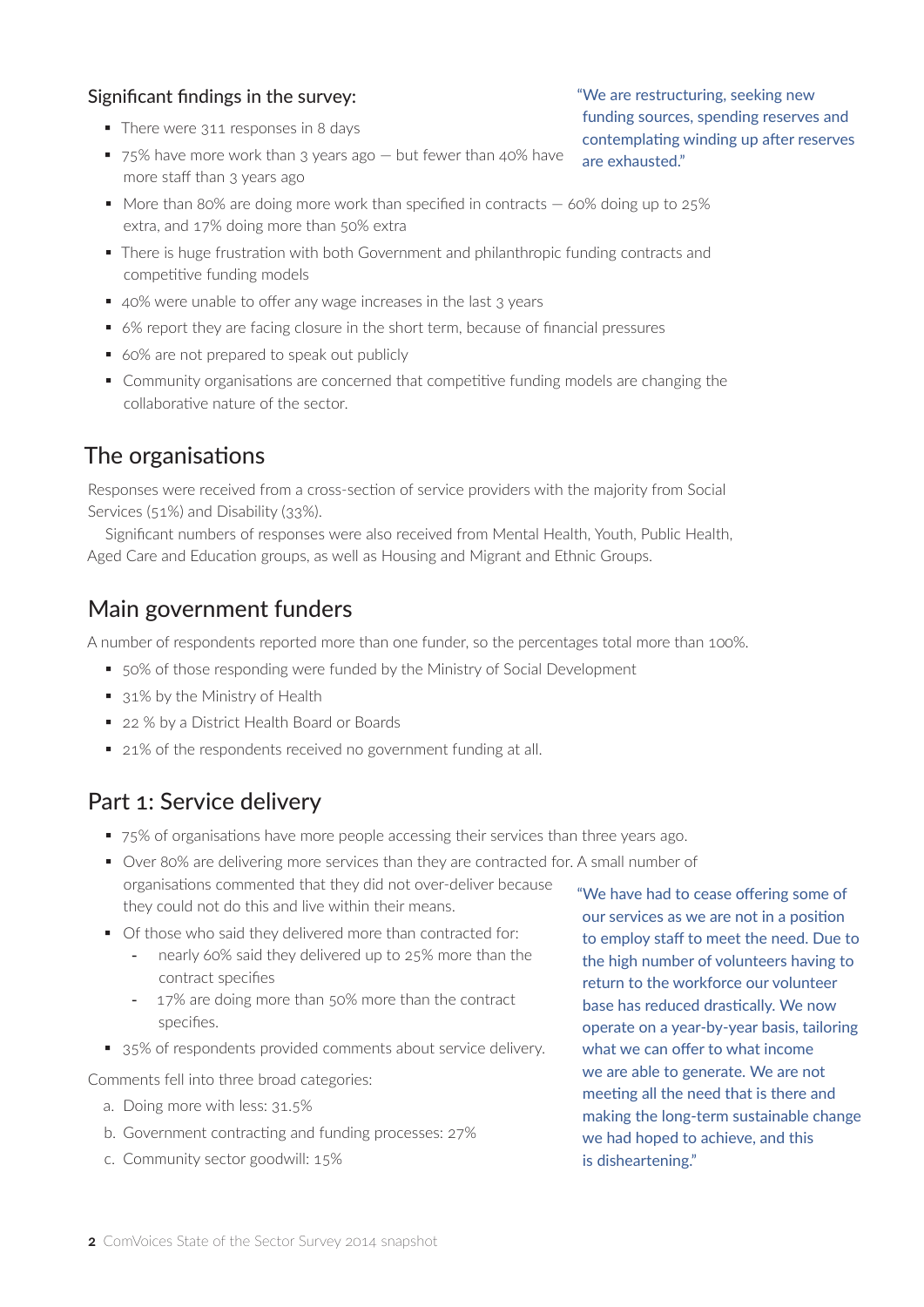#### a. Doing more with less

Comments in this section highlighted the impact of funding that has not increased for some time (5–10 years) and costs that are steadily increasing. Coupled with this is the reality that people are requiring support with issues that are more and more complex. The impacts that organisations commented on are:

- The complexity of issues that services are dealing with requires higher skill levels from staff, but there is no capacity to either recruit staff with the necessary skill sets or to provide salary increases for existing staff.
- Organisations are spending a frustrating amount of time seeking, applying for and accounting for funding. At the same time it is more difficult to obtain funding (from both government and philanthropic sources) for operational and administrative functions.

#### b. Government contracting and funding processes

Most of the comments in this category expressed a high level of frustration with government funding and contracting processes. Consistent themes emerged:

- Over-delivery is expected and implicit in the contributory funding model. The government wants outcomes that it is not prepared to fund.
- The government does not listen. It was felt that government is focused on their own agenda and not community needs.
- There is an integral conflict between what government values ("efficiency over effectiveness") and what the community sector values ("quality not quantity").

#### c. Community sector goodwill

A number of respondents commented that they 'over-delivered' because they were committed to meeting the needs of their communities and were prepared to do whatever it takes to support people. It was widely felt that government relies on this goodwill to address the gaps in what it funds and develop innovative responses to social issues.

A number of respondents also commented that this goodwill extended to their volunteers and to staff, who frequently worked more hours than they were paid for.

"We are consistently over delivering and contracts are not reflecting the demand of the work, they don't allow for pay increase for staff and the complexity of the work requires a higher standard."

"We have been offered 2 government contracts in the last 6 months which want 25% more work for 25% less funding."

"We are … being asked to deliver services in isolated areas at prices which mean we would operate at a loss if we were to accept the price offered. Contract negotiation appears to be forcing organisations to do this, or pitting organisations against each other to drive down prices with little regard to the quality of services."

"As an NGO provider after doing this for nearly 10 years it becomes very discouraging when you have to can a programme that words for the most needy; does anybody on govt really care about the service we have given to the community or is it just about the number… We can no longer sustain the cost cutting mentality. We can provide the needs in our town & district; we have proven outcomes but we are feeling abused and used."

"While MSD work on a contributional funding for individuals the expectation does not match the dollars to provide supports. Goodwill can only be carried so far, there appears to be no value for the people we support or the staff that go above and beyond."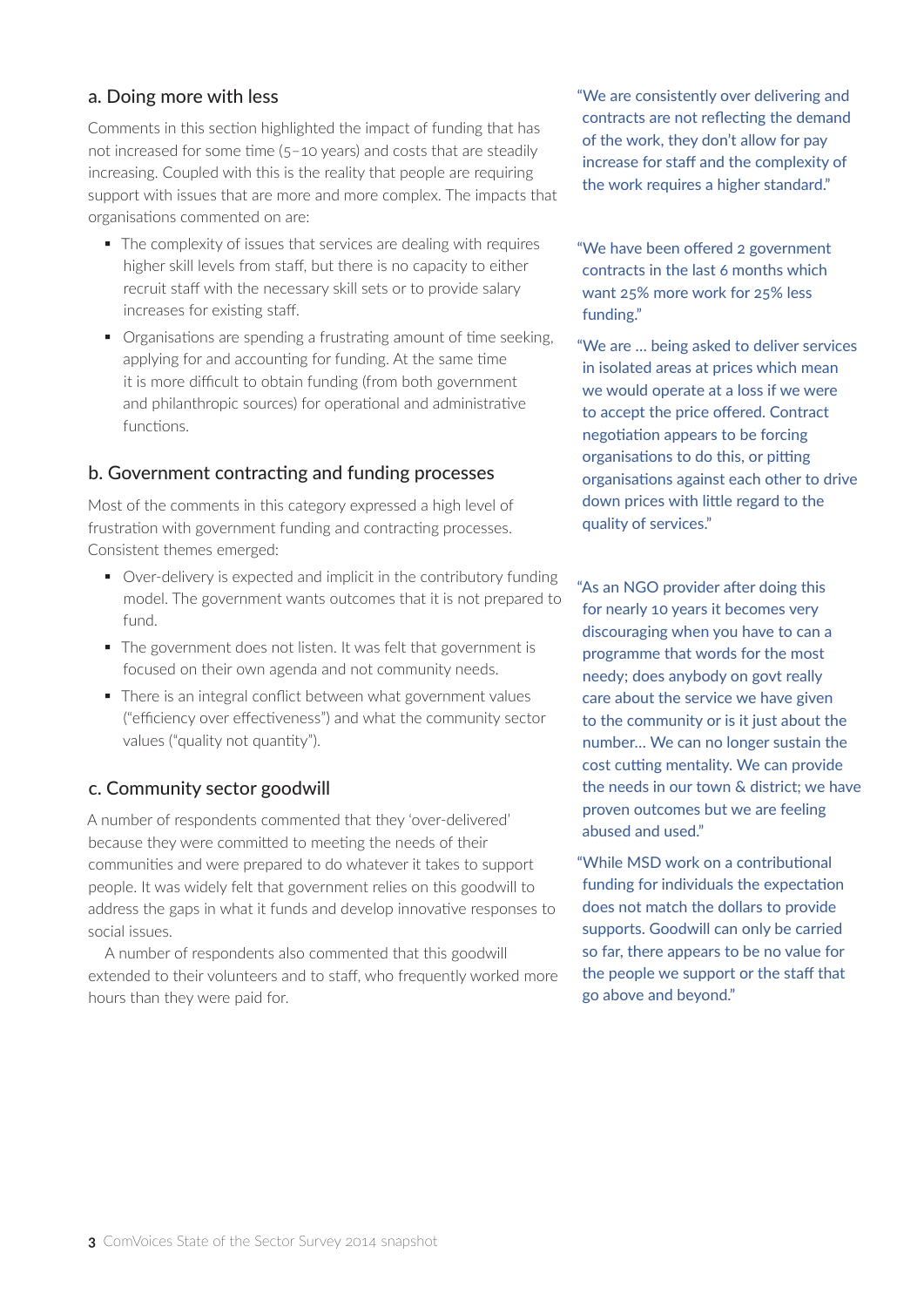# Part 2: Organisational capacity

- 38% reported having more staff than three years ago.
- 25% reported having fewer staff than three years ago.
- 60% said they had re-structured in the past three years.
- Of that 60%, 40% said this was in response to their financial situation.
- 32% said they restructured to improve their services.

The largest single driver for re-structuring was the financial situation of organisations.

#### Wage and salary increases

- 60% of organisations had offered staff wage and salary increases in the past three years.
- $\blacksquare$  40% had not.

35% of the comments provided in this section specifically mentioned the impact their financial situation has on staff and staffing levels. They included:

- Having to make staff redundant and/or reduce their hours. This resulted in both lack of capacity and loss of important skills and experience.
- Concerns that they did not have adequate staffing levels to deliver their services and that this was leading to stress and burnout for existing staff.
- Concerns that they could not pay staff for working extra hours, or provide adequate salary increases. They felt that they are reliant on the goodwill of staff to keep the service running.
- 17% of those who commented said that they had no paid staff, and others that they were relying more on volunteers to take the place of staff.

# Part 3: Financial viability

The survey asked organisations to rate themselves against four descriptions of their financial situation and were asked to respond to each of the following statements.

- Our financial viability is poor and we could face closure
- We are struggling to make ends meet
- We are breaking even
- We are in a healthy financial position.

About one third of organisations strongly agreed they were under financial stress and were struggling to make ends meet or to just break even. Of concern is that 6% indicated they were almost certainly facing closure. Only 12% strongly agreed that they were in a healthy financial position.

- Nearly 60% of respondents are using organisational reserves to help fund service delivery.
- When asked how long they could sustain this situation 52% said between one and twelve months with only 25% saying they could go beyond 18 months.

"The major resource in our services is the staff. In the last 3 years we have delivered a 2%, a 0.5% and hopefully this year a 1% increase. This is not keeping pace with cost increases and does not include all staff either."

"Salaries are the hardest aspect of the service to fund and we are struggling to find funders that are willing to support wages. It is a heavily underpaid sector of the workforce and yet the responsibilities are extremely high."

"Lack of continuity of funding makes forward planning very difficult. We lose key skills to other organisations because we cannot plan sufficiently far ahead."

"Cannot stop assisting people in need when funding runs out. Use reserves which makes us vulnerable to staff changes. Staff voluntarily cut their hours this year to retain jobs and deliver core services."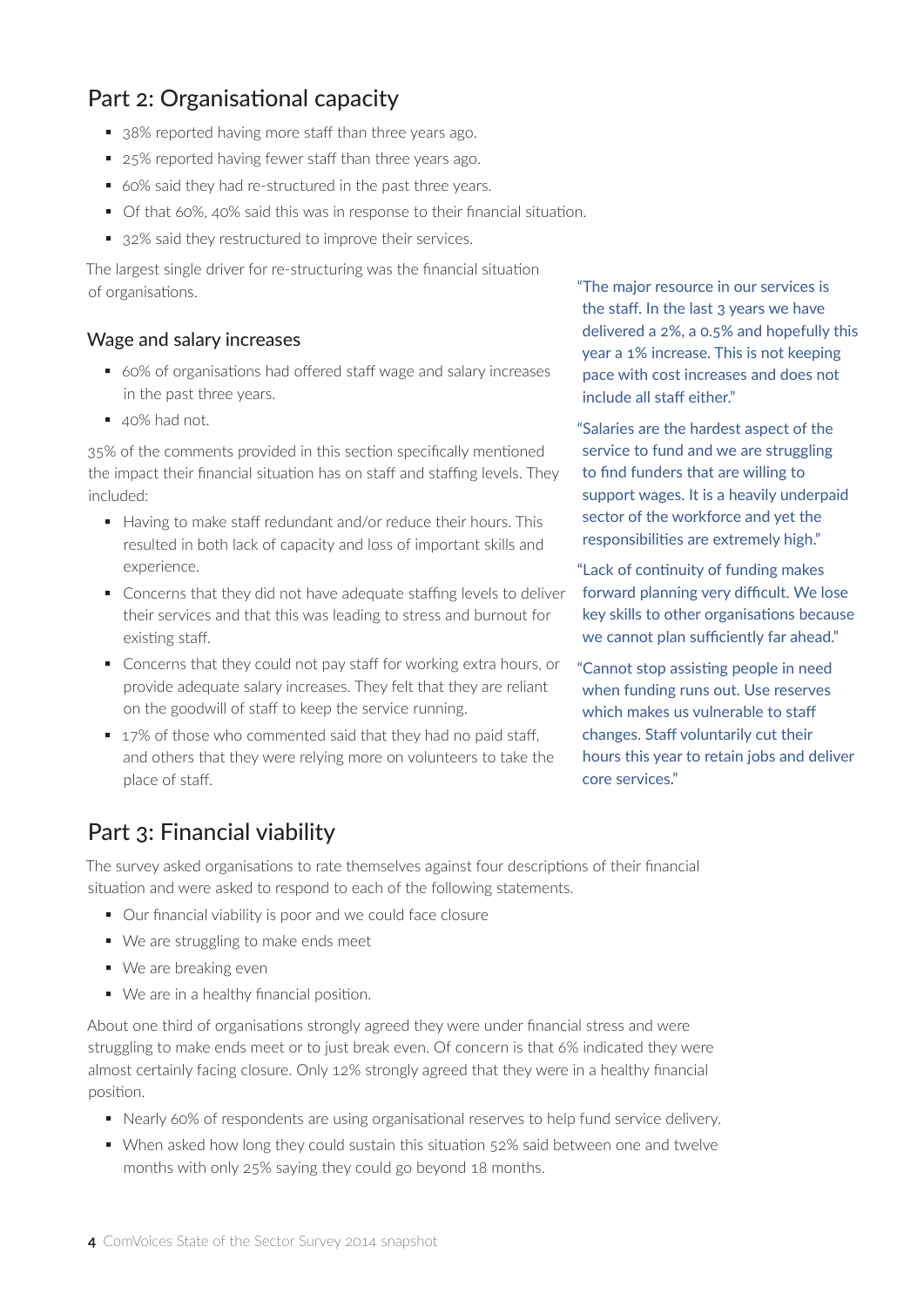- 41% of respondents provided comments about their financial viability. Of these:
	- 5% said that they had no reserves, or very minimal reserves.
	- 8% said that they would be trading into insolvency without an increase in funding.

The remaining comments fell into three broad categories:

- a. The impact of the current situation: 50%
- b. Changes in funders' focus: 15%
- c. Looking for alternative funding sources: 20%

#### a) The impact of the current situation

Half of the comments described how the current situation was impacting on their organisation. Many described what is effectively a consistent funding decrease over a period of time, ((ranging from 6–15 years) caused by rising costs and no funding increases.

The increased costs mentioned were KiwiSaver, extra annual leave entitlements, compliance and operating costs. Services in Christchurch commented that they have significantly higher rents post-Earthquakes.

- The impacts of the effective decrease in funding include:
- The inability to employ more staff
- **Stress**
- Reducing reserves
- Overdue maintenance

"We have had to cease offering some of our services as we are not in a position to employ staff to meet the need. Due to the high number of volunteers having to return to the workforce our volunteer base has reduced drastically. We now operate on a year-by-year basis, tailoring what we can offer to what income we are able to generate. We are not meeting all the need that is there and making the long-term sustainable change we had hoped to achieve, and this is disheartening."

A quarter of the comments expressed concern about the impact that their financial situation was having on service users. They were concerned that because the demand for service was going up but funding was effectively going down, people were missing out on the support they needed. Several organisations commented that they were no longer able to provide support to people with higher needs, and others commented that they have had to cut 'unprofitable' services.

A small number of organisations said that they did not over-deliver because they could not do this and still live within their means.

#### b) Changes in funders' focus

15% of comments mentioned that their financial viability has been affected by changes in what funders will provide contracts or grants for. This applied to both government and philanthropic funders.

Around half of these said that the shift in emphasis to fund only projects with specific 'frontline'

outcomes made it very difficult to obtain funding for core services. Administration and salaries were mentioned as being very difficult to obtain funding for.

Nearly a third of the organisations that commented about funders focus said that they were reliant on philanthropic funding to either fully fund or top-up their income. The time spent on applying for and reporting on funding was a consistent theme in these comments, with several organisations commenting that they felt like they were constantly fundraising.

It was also felt that services that focused on prevention were now less of a priority, and that funders' expectations were higher but funding levels were not.

"We run our services on around \$115 000 per year. We ended the last financial year with an almost \$22,000 deficit. This is unheard of for us. Over the last 10 years between 0 and 13% of our funding applications was fully declined. In the 2013/14 financial year this was 41%, with not one funder giving a negative comment. Almost all were praising the services delivered and the way in which this is done."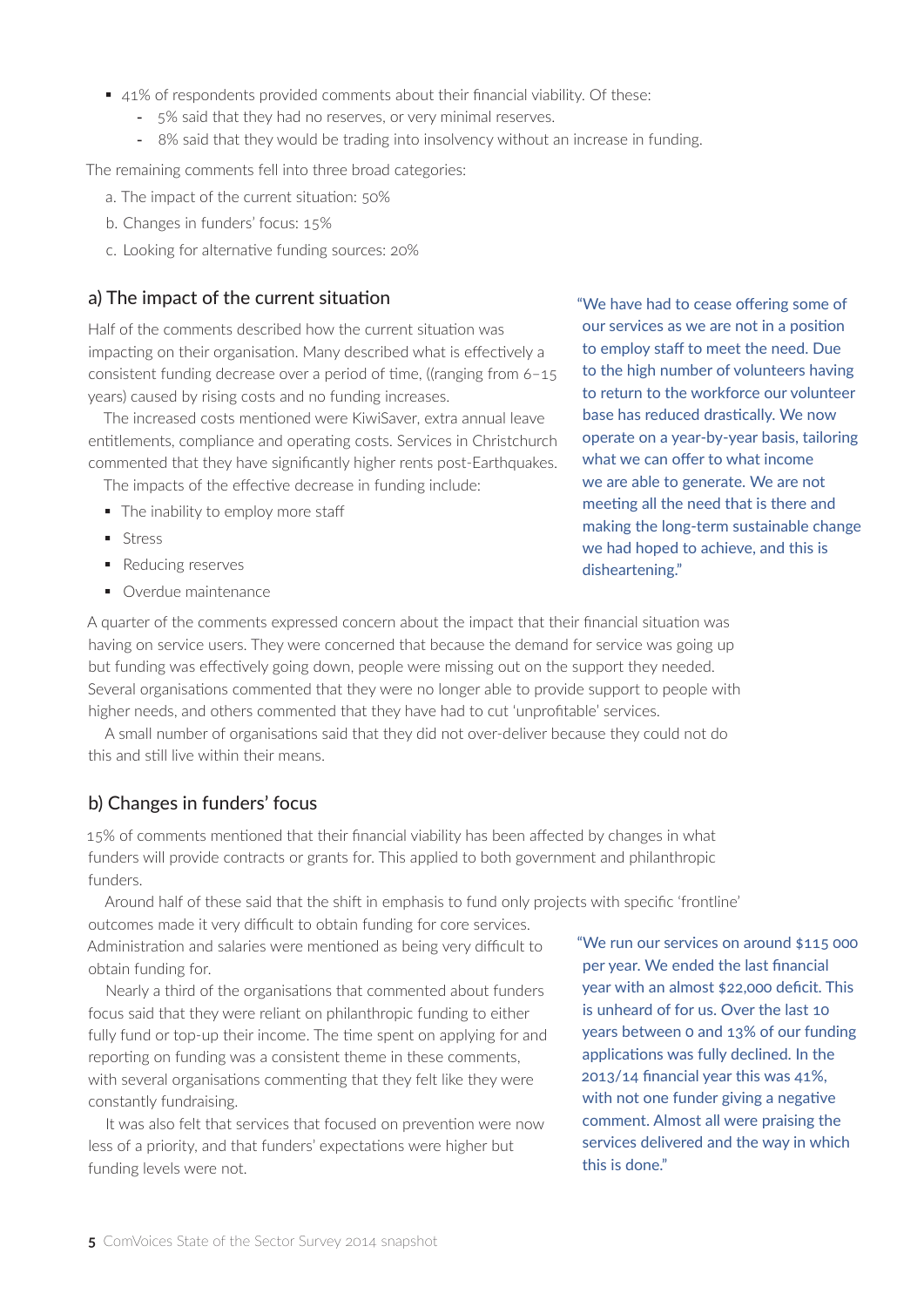A quarter of the comments in this section highlighted the impact of funding decisions on rural areas. The result of some funders wanting fewer contracting relationships was that there were fewer services being provided for rural communities by rural communities. Smaller organisations mentioned that they felt particularly vulnerable and larger organisations said that they were having to 'prop up' services in some regions.

#### c) Looking for alternative funding sources

20% of comments described how organisations were seeking to address their funding shortfalls. These included:

- Fundraising
- Philanthropic funding
- Generating their own income, either through social enterprise or sale of services.
- Collaborating with others.

Over a quarter of the comments mentioned collaboration, with several smaller organisations saying that they felt that they had to align with a larger organisation.

# Part 4: Working together

- 44% said they had taken part in collaborative tenders.
- Of those who had done so, 57% were successful and 43% were unsuccessful.

Organisations commented that they wanted a positive partnership with government where holistic and innovative solutions could be developed, but most felt that the current situation was adversarial and characterised by low trust.

Just over one third of comments about the contracting and funding environment expressed concern about what and how government agencies are funding services. These included:

- Demands to increase outcomes and numbers without the funding to match.
- Only funding 'pet' projects and services focused on crisis rather than funding core services.
- A feeling that government was interested only in outputs and numbers that supported a political agenda.
- Lack of transparency about how contracting decisions are made.

Another quarter of the comments related to increased competition in the sector caused by competitive tendering and reduced funding. The majority of these comments expressed concern that competition was negatively impacting on relationships with other community organisations, and pitching larger organisations against smaller ones. It was felt that larger organisations have an advantage in the current environment and this was a driver for most of those who commented about pursuing collaborative ventures.

"Collaboration is very hard to do when everyone is struggling to make ends meet. Many our volunteers are 'maxed' out and work for several organisations. Young people are hard to attract and our organisation is not as 'sexy' as the bigger, wealthy charities who have resources to promote themselves."

"…groups are hurting because of increased demand on philanthropic trust, Lottery, COGS and Local govt funding."

"Too often Governments fall in love with new pet project fixes rather than recognising that it is the under-funding of previously 'core' services that has led to the problem."